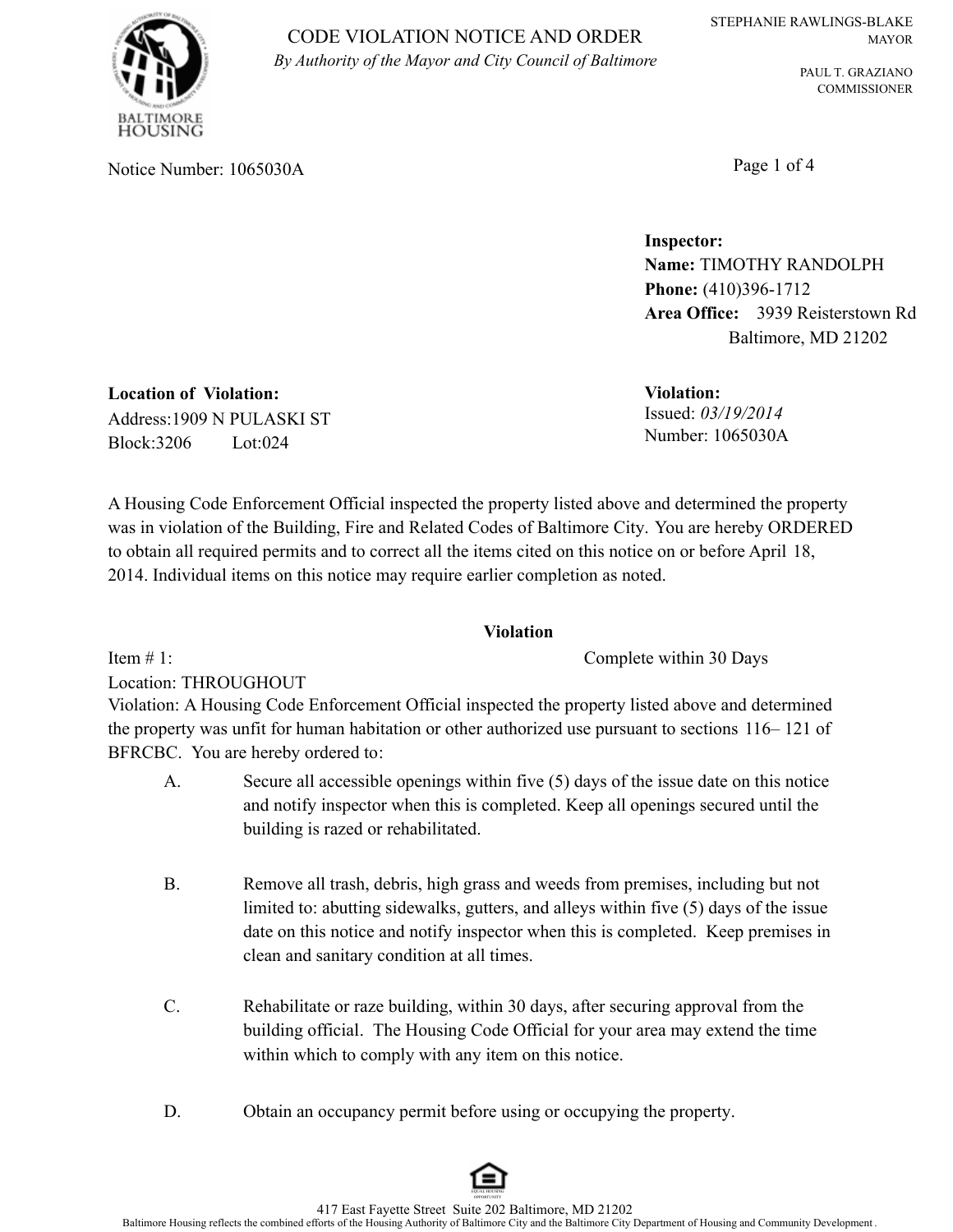

PAUL T. GRAZIANO COMMISSIONER

Notice Number: 1065030A Page 2 of 4

If you intend to rehabilitate this property for homeownership, please note that significant tax credits from the City of Baltimore **MAY** be available to benefit the future homeowner. Go to http://www.baltimorecity.gov and search "Finance / TaxCredits" to learn more about the "Vacant" Dwelling Property Tax Credit" the "Home Improvement Tax Credit" and the "Newly Constructed Dwelling Property Tax Credit" (which applies in part to certain rehabilitated structures). Or call the Baltimore City Revenue Collections Call Center at 410-396-3971.

If you need further help or information please telephone the inspector listed above.

## **Authority Of Commissioner To Order Repairs At Your Expense**

If the premises are not kept clean, the building is not kept secure, and/or the building is not rehabilitated or maintained in accordance with minimum maintenance standards as ordered, or the property presents a health hazard, or nuisance as defined in the Baltimore City Health Code section 5 -101, the city is authorized to do all or any part of the required work, or to demolish and remove the building or any part thereof, the cost of which will become both a lien against the property and a personal debt owed by all persons having an interest in the property.

#### **Penalties**

Failure to correct each violation in the time and manner prescribed is a criminal misdemeanor subject to a fine of up to \$500 per day. A violation may also be enforced by Court Order and civil penalty. In addition to initiating prosecution or other legal enforcement proceedings the Commissioner or an authorized representative of the Commissioner is authorized to complete all required work without further notice. The expense of the work will be both a personal debt and a lien against the property.

Certain violations of the BFRCBC and Zoning Code carry penalties that exceed the \$500 fine per day and in some cases may include incarceration.

#### **Abatement Procedure**

Work must be inspected and approved before this notice will be abated. Contact your area housing office at the number listed on page 1 to schedule an inspection when corrections have been completed. An abatement letter will be sent upon verifying satisfactory completion. All repairs, maintenance work, alterations, or installations must be done in a workmanlike manner. The Housing Code Official for your area may extend the time within which to comply with any item on this notice.

#### **Administrative Review**

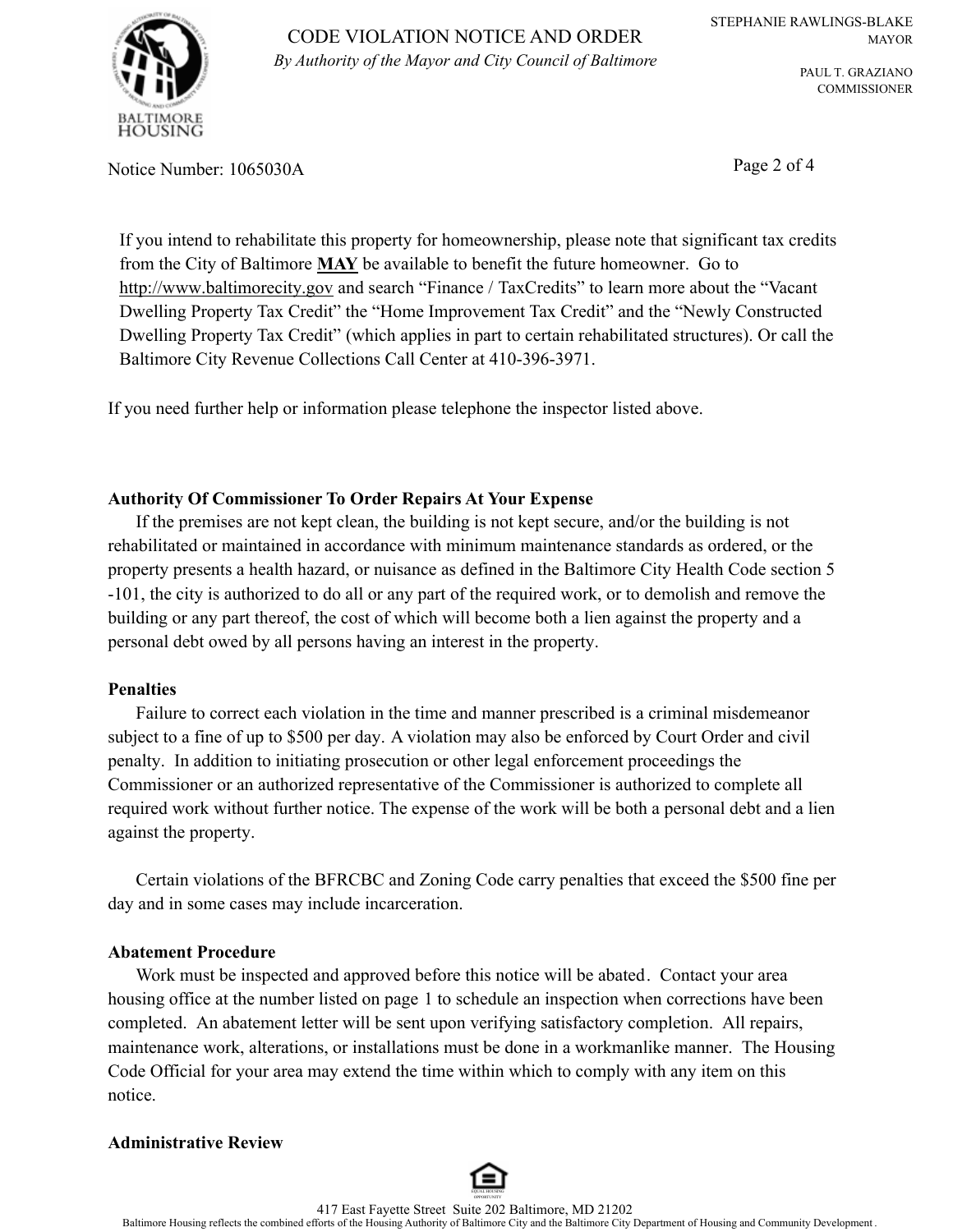

CODE VIOLATION NOTICE AND ORDER *By Authority of the Mayor and City Council of Baltimore*

PAUL T. GRAZIANO COMMISSIONER

Notice Number: 1065030A Page 3 of 4

## **Violations of the Zoning Code of Baltimore City:**

An appeal of a zoning violation must be requested within 10 business days from the date of service upon you, on forms provided by the Zoning Administrator. Forms and assistance may be obtained at 417 E. Fayette Street, Baltimore, Maryland 21202, Room 100, 410-396-4126. Appeals of a zoning violation are heard before the Board of Municipal Zoning Appeals.

## **Violations of the Building, Fire and Related Codes of Baltimore City:**

You have the right to request an administrative review of any violation notice and order of the BFRCBC. Your request must: 1) be in writing; 2) be made within 10 days of service upon you; 3) set forth in full the reasons for review; and 4) be mailed certified or registered mail, return receipt requested to Michael Braverman, Deputy Commissioner of Code Enforcement at 417 E. Fayette Street, 3rd Floor, Baltimore, Maryland, 21202.

A request for a review of a condemnation or other notice or order with a completion date of less than 10 days must be made before the expiration of the notice. In emergency situations this review procedure may not be available.

*Separate appeal request must be made if you are appealing violations of both the Zoning Code and the BFRCBC.*

# **Lead Warning Statement**

Many homes built before 1978 were painted using lead-based paint. Lead-based paint is particularly dangerous if it is chipping or peeling. If home has been cited for chipping paint and this paint is lead-based paint, it places young children at risk of developing lead poisoning. Lead poisoning in young children may produce permanent neurological damage, including learning disabilities, reduced intelligence quotient, behavioral problems, and impaired memory. Lead poisoning also poses a particular risk to pregnant women. It is recommended that in complying with this violation notice, you employ lead-safe work practices. If you would like more information on lead poisoning prevention, contact the Baltimore City Health Department Childhood Lead Poisoning Prevention Program at 443-984-2460 or the Coalition to End Childhood Lead Poisoning by e-mail at ceclp@leadsafe.org or by telephone at 410-534-6447 or 1-800-370-LEAD.

#### **Property Registration**

All non-owner occupied residential dwelling units and rooming units must be registered with the Commissioner of Baltimore Housing. The Baltimore City Code, Article 13, Subtitle 4-2, requires every owner of a non-owner occupied dwelling unit, "whether occupied or vacant, whether it is producing revenue or not producing revenue, whether habitable or not habitable" shall file a registration statement with the Housing Commissioner. This must be done upon any transfer of the property and every September 1st thereafter. Failure to register your property in the time and manner